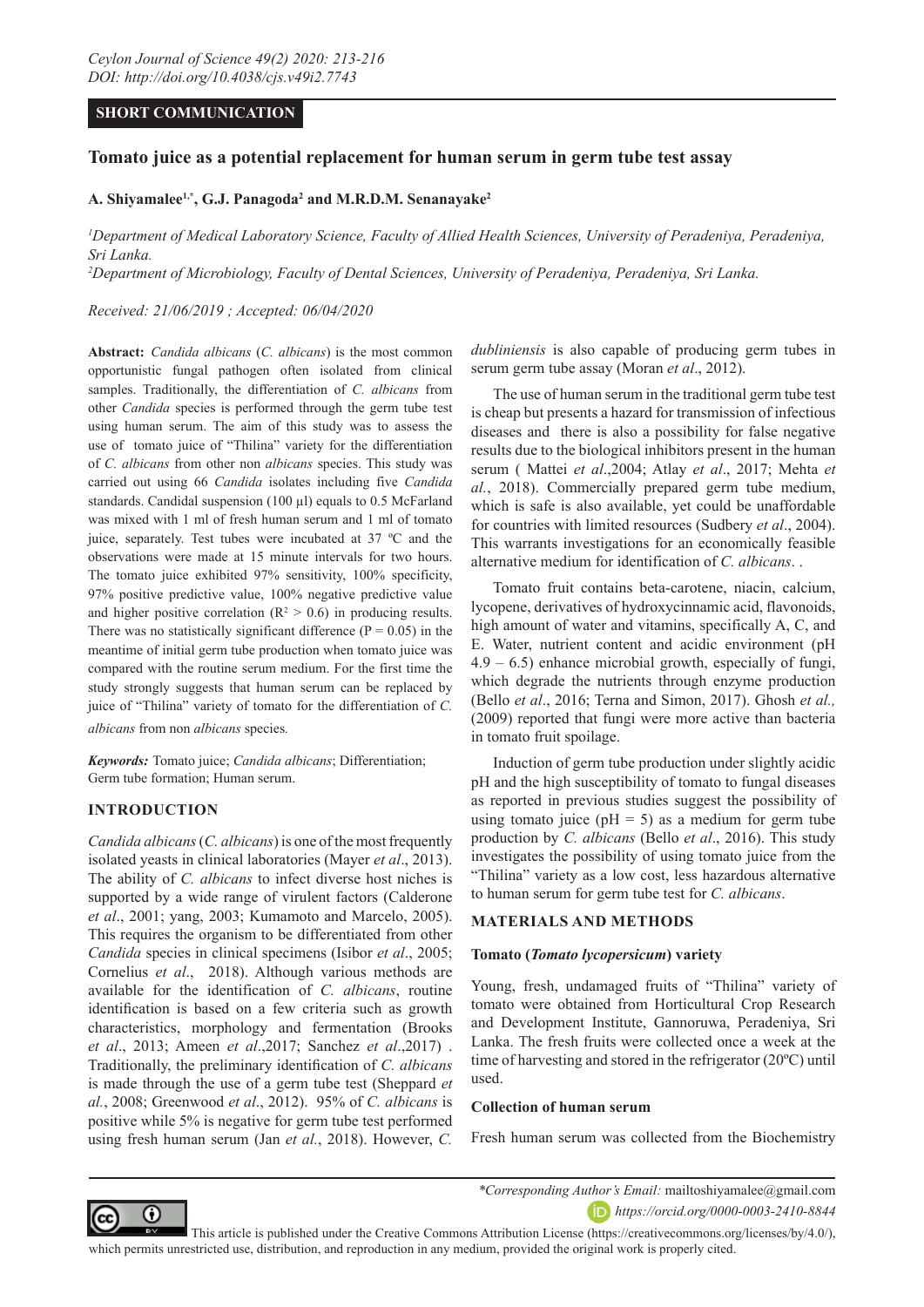Laboratory, Teaching Hospital Peradeniya, Kandy, Sri Lanka. Human serum samples (n=50) were collected into a sterile bottle and the fresh serum pool was prepared every day (Matare *et al*., 2017).

# **Strain selection**

Standard *C. albicans* isolate ATCC 10291 was obtained from the Microbiology unit, Medical Research Institute, Colombo, Sri Lanka. Other required *Candida* isolates were obtained from the culture collection in the Microbiology Laboratory, Division of Microbiology, Faculty of Dental Sciences, University of Peradeniya. Sixty six *Candida*  isolates were used for this study **(**Standard *Candida* isolates: *C. albicans* (ATCC 10231), *Candida parapsilosis* (ATCC 22019), *Candida krusei* (ATCC 6258), *Candida glabrata* (ATCC 90030), *Candida tropicalis* (ATCC 13803); Clinical *Candida* isolates: *C. albicans* – 32, Non *C. albicans –* 29).

## **Preparation of tomato (***Solanum lycopersicum***) juice**

Tomatoes were washed thoroughly with sterile distilled water and wiped with 70% Ethanol. Tomato juice was obtained using the 3cc sterile needle and syringes and transferred to a sterile glass bottle.

## **Preparation of** *Candida* **cell suspensions**

*Candida* cell suspensions were prepared immediately before the germ tube assay. A screw-capped test tube with 8 ml distilled water was sterilized by autoclaving at 121 ºC and 15 lb pressure for 15 to 20 minutes. Two to three isolated colonies from a 24-hour *Candida* culture were smeared in the inner wall of the test tube. Then the colonies were dispersed in distilled water and it was mixed further using a vortex machine (Votex mixer, Lab Tech). The turbidity of the suspension was made equal to that of the 0.5 McFarland standard by adding more inoculum or diluting with sterile distilled water (final cell density ca.  $10<sup>8</sup>$  cells/ ml).

### **Germ tube assay**

A suspension (100 µl) of *C. albicans* clinical isolate with turbidity made equal to that of 0.5 McFarland standard was mixed with 1 ml of human serum as the positive control, with 1 ml of tomato juice as the test and 1 ml of distilled water as the negative control. The test tubes were incubated at 37 ºC for the production of germ tubes. The observations were recorded at 15 minute intervals for

two hours. One drop from each test tube was placed on a sterile glass slide and covered with a clean coverslip. Each slide was observed under light microscope  $(x^2)$ objective). The presence of germ tubes was noted and the time taken for the initial appearance of germ tubes was noted. Further, germ tube assay was performed on standard *C. albicans* (ATCC 10231)*,* standard non *albicans* such as *C. parapsilosis* (ATCC 22019)*, C. krusei* (ATCC 6258)*, C. glabrata* (ATCC 90030)*, C. tropicalis* (ATCC 13803) and non-*Candida* clinical isolates. Each experiment was duplicated and repeated three times.

### **Statistical analysis**

Statistical analysis was done using SPSS version 23 to perform the Paired t test (95% confidence interval) and Pearson correlation. The sensitivity, specificity, positive predictive value and negative predictive value were also calculated.

Sensitivity = 
$$
\frac{\text{True positive}}{\text{True positive} + \text{False negative}} \times 100
$$
  
Specificity = 
$$
\frac{\text{True negative}}{\text{True negative} + \text{False positive}} \times 100
$$

True positive Positive predictive value  $×100$ True positive +False positive

True negative  $×100$ Negative predictive value True negative +False positive

# **RESULTS AND DISCUSSION**

The results showed that 32 out of 33 *C. albicans* isolates including the standard isolate (ATCC 10231) produced germ tubes in tomato juice while all 33 *C. albicans* isolates produced germ tubes in the human serum (Figure 1). All the 33 non *albicans* isolates and four non *albicans* standards, namely *C. parapsilosis* ATCC 22019, *C. krusei* ATCC 6258, *C. glabrata* ATCC 90030 and *C. tropicalis* ATCC 13803 failed to produce germ tubes in tomato juice, consistent with the routine human serum method. The mean time taken for the formation of germ tubes for *C. albicans* clinical isolates in human serum and tomato juice was and minutes, respectively.



**Figure1:** Photomicrographs ( $\times$ 40) showing germ tube production in tomato juice (a) and in human serum (b).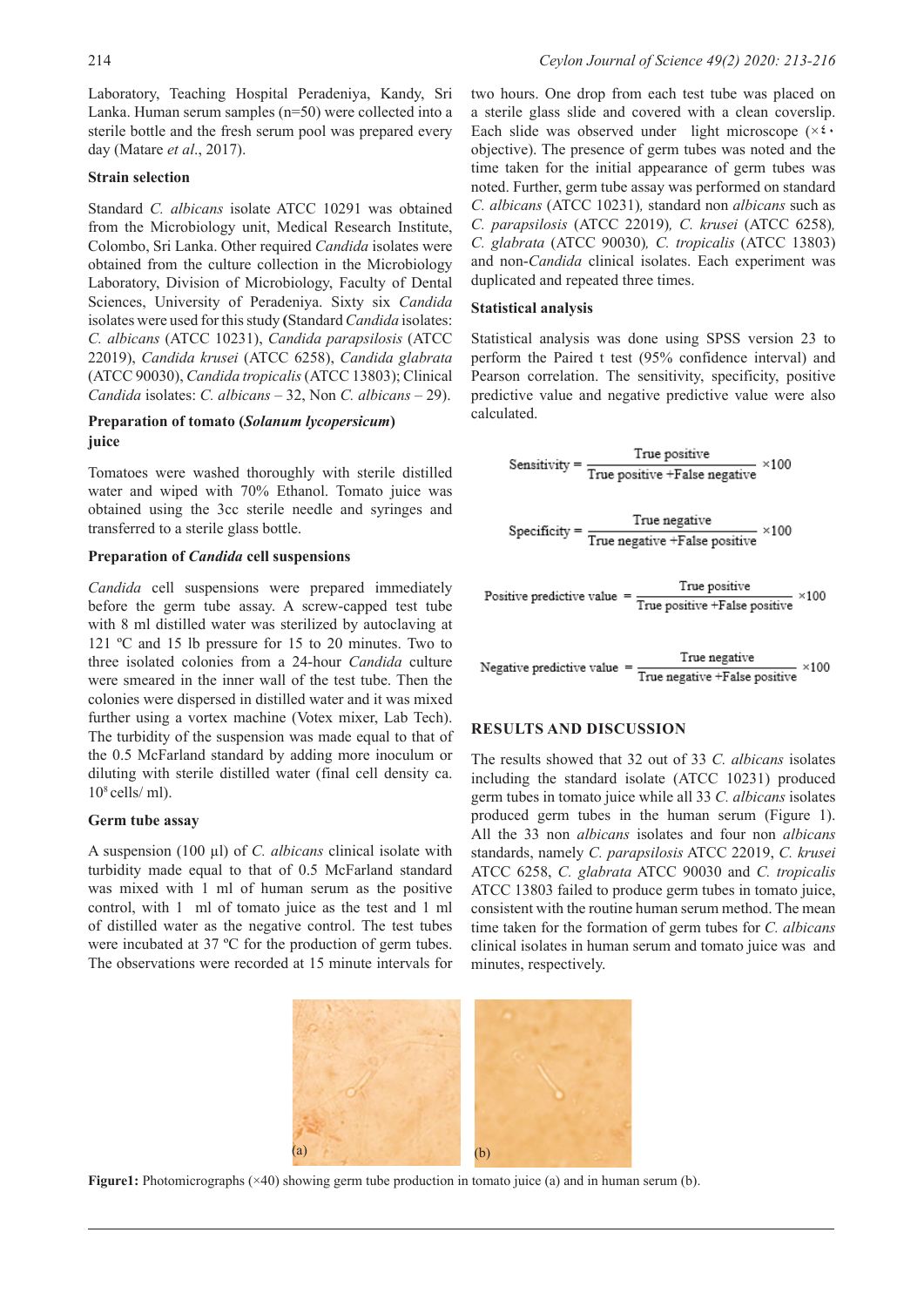#### *A. Shiyamalee et al.* 215

|                                                                   | Number of isolates that<br>produced germ tubes in<br>human serum | Number of isolates that failed to<br>produce germ tubes in human serum | <b>Total number</b> |  |
|-------------------------------------------------------------------|------------------------------------------------------------------|------------------------------------------------------------------------|---------------------|--|
| Number<br>of<br>isolates<br>that<br>produced germ tubes in tomato | 32                                                               | $\overline{0}$                                                         | 32                  |  |
| juice                                                             | (True positive)                                                  | (False positive)                                                       |                     |  |
| Number of isolates that failed to                                 |                                                                  | 33                                                                     | 34                  |  |
| produce germ tubes in tomato<br>juice                             | (False negative)                                                 | (True negative)                                                        |                     |  |
| Total number                                                      | 33                                                               | 33                                                                     | 66                  |  |

**Table 1:** Germ tube test result for clinical and standard *Candida* isolates in human serum and tomato juice.

**Table 2:** Intra species variation in germ tube production of *C. albicans* in human serum and tomato juice.

|             | Initial percentage detection of germ tubes $(\% )$ |               |
|-------------|----------------------------------------------------|---------------|
|             | Human serum                                        | <b>Tomato</b> |
| 15 minutes  | $0\%$                                              | $0\%$         |
| 30 minutes  | $6.3\%$                                            | $3.1\%$       |
| 45 minutes  | 18.8%                                              | 12.5%         |
| 60 minutes  | 62.5%                                              | 68.8%         |
| 75 minutes  | $0\%$                                              | $0\%$         |
| 90 minutes  | $3.1\%$                                            | $3.1\%$       |
| 105 minutes | $3.1\%$                                            | $6.3\%$       |
| 120 minutes | $6.3\%$                                            | $6.3\%$       |

The results showed that, tomato juice alone can induce germ tube formation of *C. albicans* yeast cells with 97% sensitivity and 100% specificity (Table 1). There is no significant difference in the mean time for the induction of germ tubes between human serum and tomato juice (*P*  $= 0.129$ ). According to the statistical analysis the positive predictive value was 97% and the negative predictive value was 100%.

The time taken for the initiation of germ tube formation varied between 30 minutes and 120 minutes in both pooled human serum and tomato juice. Further, 62.5% and 68.8% of *C. albicans* clinical isolates showed germ tube production after one hour in human serum and in tomato juice, respectively. *C. albicans* isolates have taken different times to produce germ tubes and at the end of 120 minutes all the clinical isolates started to produce germ tubes. This highlights intra species variation in germ tube production within *C. albicans* (Table 2).

Statistical analysis between the mean time of germ tube production of pooled human sera and tomato juice expressed a *P* value of 0.129 ( $P > 0.05$ ) indicating that there was no statistically significant difference in the meantime of germ tube production. This suggests that tomato juice can be used for demonstrating the germ tube production with similar turnaround time as human serum. Pearson correlation ( $R^2 > 0.834$ ,  $P = 0.01$ ) reveals that there is a higher positive correlation between the mean time of human serum and tomato juice in germ tube assay. Hence, according to the Pearson correlation results, human serum can be replaced by tomato juice in the germ tube assay.

#### **CONCLUSION**

Over the years, studies have been conducted to discover a new source for the differentiation of *C. albicans* from non *albicans*. In the current study, tomato juice assay was used to differentiate *C. albicans* from other *Candida* species using 61 clinical isolates and 5 *Candida* standards including *C. albicans, C. parapsilosis, C. krusei, C. glabrata* and *C. tropicalis.* The result of tomato juice study showed 97% sensitivity, 100% specificity, 100% positive predictive value, 97% negative predictive value and higher positive correlation ( $R^2$  > 0.6) There was no statistically significant difference  $(P = 0.129)$  in the meantime taken for initial germ tube production between the tomato juice and the routine human serum medium. The results of the current study revealed that the human serum used in the routine germ tube assay can be replaced by the tomato juice of "Thilina" variety for the differentiation of *C. albicans* from non *albicans* species*.*

#### **ACKNOWLEDGEMENT**

The authors wish to acknowledge the support received from Faculty of Allied Health Sciences and Division of Microbiology, Faculty of Dental Sciences, University of Peradeniya, Sri Lanka. The authors are also grateful to Dr. Pasan Jayasinghe for guidance with the statistical analyses.

# **DECLERATION OF CONFLICT OF INTEREST**

Authors declare no conflict of interest.